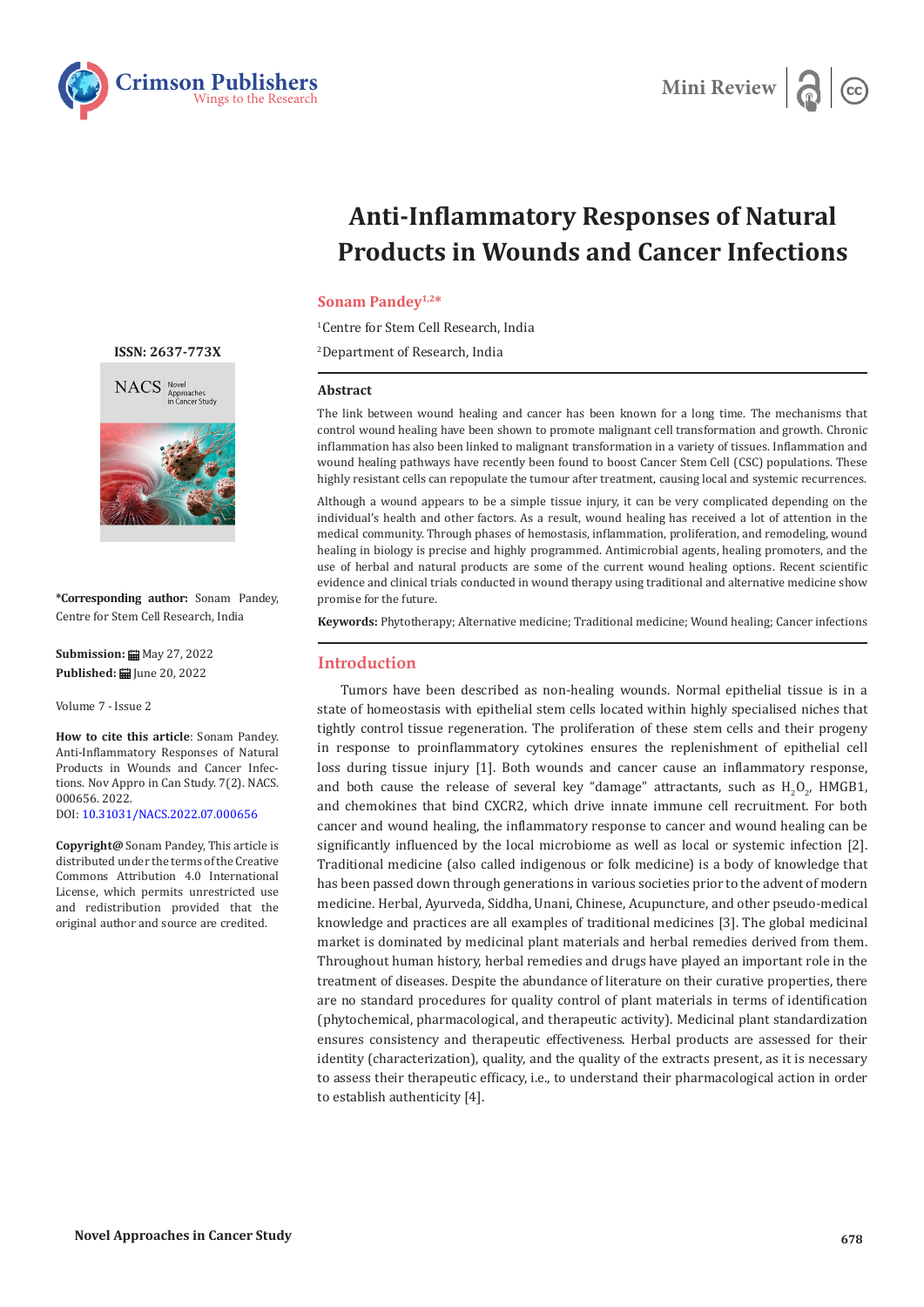### **Phases of Acute Wound Healing**

Hemostasis, inflammation, proliferation, and tissue remodeling or resolution are the four highly integrated and overlapping phases of wound healing. These phases and their biophysiological functions must occur in the correct order, at a specific time, and at an optimal intensity for a specific duration. Many factors can affect wound healing, interfering with one or more phases of the process and resulting in inadequate or impaired tissue repair [5]. ECM, extracellular matrix. Most chemotherapeutic drugs are designed to inhibit cellular metabolism, rapid cell division, and angiogenesis, thereby inhibiting many of the pathways required for proper wound healing. These medications reduce fibroplasia and neovascularization of wounds by inhibiting DNA, RNA, or protein synthesis [6,7]. Chemotherapeutic drugs slow cell migration into the wound, reduce early wound matrix formation, reduce collagen production, impair fibroblast proliferation, and inhibit wound contraction [7]. Furthermore, these agents impair patients' immune functions, impeding the inflammatory phase of healing and increasing the risk of wound infection. Chemotherapy causes neutropenia, anemia, and thrombocytopenia, which makes wounds vulnerable to infection, reduces oxygen delivery to the wound, and puts patients at risk of excessive bleeding at the wound site [5]. Impaired wound healing caused by chemotherapeutic drugs such as adriamycin is most common when the drugs are given prior to surgery or within 3 weeks after surgery [8]. Additionally, low post-operative albumin levels, low post-operative haemoglobin levels, advanced disease stage, and electrocautery use have all been

## **Conclusion and Future Directions**

identified as risk factors for wound complications [9].

#### **Role of Complementary and Alternative Medicines**

Alternative medicine is any healing practice "that does not fall within the realm of conventional medicine." The terms 'complementary medicine' or 'alternative medicine' is used interchangeably with traditional medicine in some countries. It is based on ancient people's or communities' traditional knowledge, which they have been using for many years. Because there was no modern or scientifically approved medicine available in prehistoric times, CAMs were the only option for treating many diseases, including wounds [10].

One of the fundamental principles of traditional medicine is the use of natural medicine and principles for healing. Although the majority are not in the mainstream due to a lack of evidence, some have successfully entered clinical utility after gaining significance in various stages of research for inflammation, cancer, and other chronic diseases. This is due to natural molecules' unique ability to interact with various biomolecules. Therefore, it's critical to understand the critical cellular components that are altered during wound healing and progression, as well as the molecules that can reverse or repair those changes. There is a lot of potential for developing a safe, long-lasting, and effective treatment module using alternative medicine derived from plants or other natural sources in this direction. This will aid in the scientific promotion of several traditional medicines for the treatment of various types of wounds [2].



**Figure 1:** Graphical abstract-wound healing role of complementary and alternative medicine.

Wound healing is a complex biological process that consists of hemostasis, inflammation, proliferation, and remodeling. Large numbers of cell types -including neutrophils, macrophages, lymphocytes, keratinocytes, fibroblasts, and endothelial cells -are involved in this process. Multiple factors can cause impaired wound healing by affecting one or more phases of the process and are categorized into local and systemic factors. The influences of these factors are not mutually exclusive. Single or multiple factors may

play a role in any one or more individual phases, contributing to the overall outcome of the healing process. In conclusion, proteins, carbohydrates, arginine, glutamine, polyunsaturated fatty acids, vitamin A, vitamin C, vitamin E, magnesium, copper, zinc, and iron all play important roles in wound healing, and deficiencies in these nutrients have an impact on wound healing. More research is needed to fully understand how nutrition affects the healing response. In addition to this, the use of natural products and naturally derived